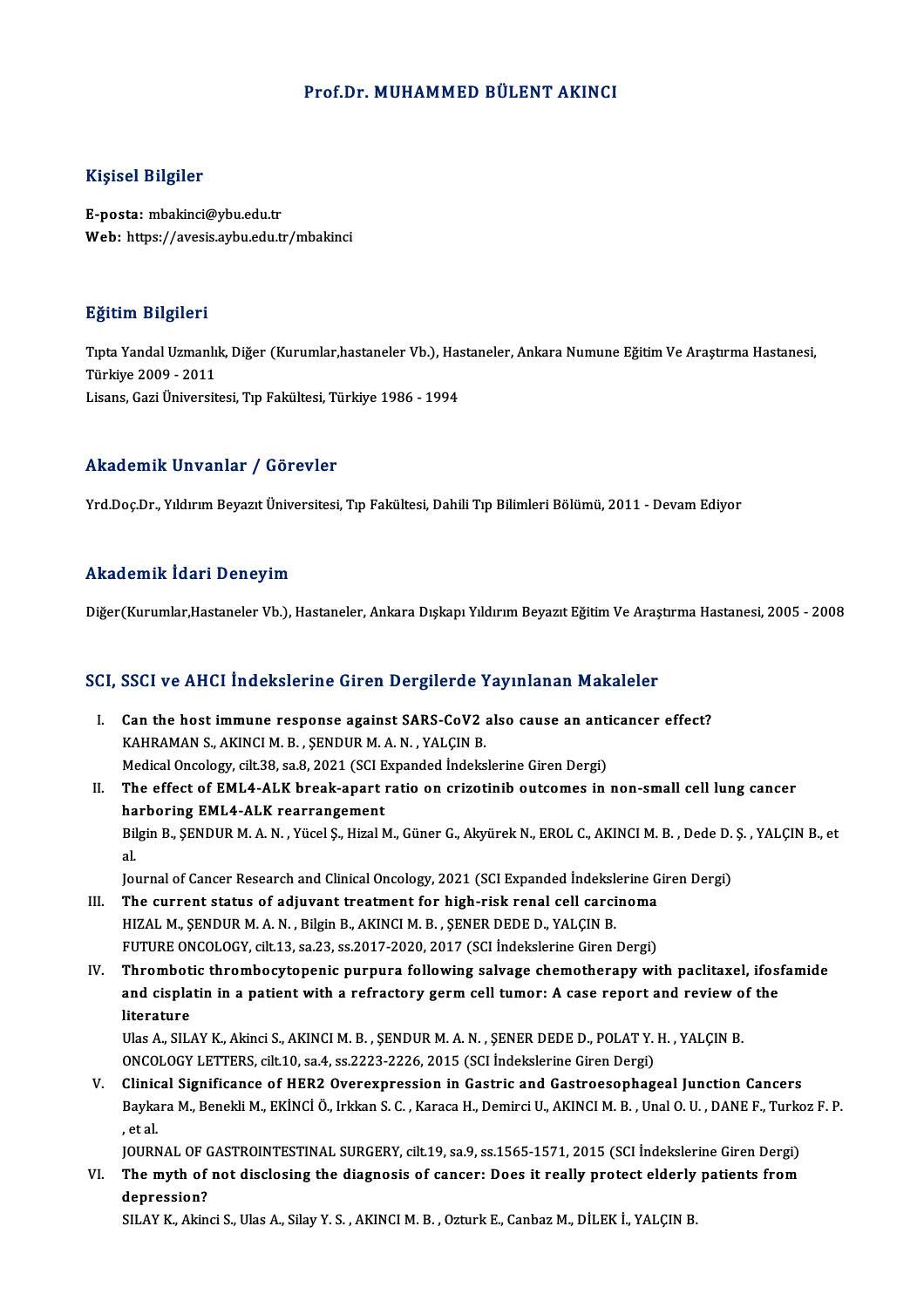Asian Pacific Journal of Cancer Prevention, cilt.16, sa.2, ss.837-840, 2015 (SCI Expanded İndekslerine Giren Dergi)<br>Hespitalization risk asserding to genistric assessment and laboratery parameters in alderly

Asian Pacific Journal of Cancer Prevention, cilt.16, sa.2, ss.837-840, 2015 (SCI Expanded İndekslerine Gire<br>VII. Hospitalization risk according to geriatric assessment and laboratory parameters in elderly Asian Pacific Journal of Cancer P<br>Hospitalization risk accordin<br>hematologic cancer patients<br>SUAV K. Alingi S. Silov V. S. Gu Hospitalization risk according to geriatric assessment and laboratory parameters in elderly<br>hematologic cancer patients<br>SILAY K., Akinci S., Silay Y. S. , Guney T., Ulas A., AKINCI M. B. , Ozturk E., Canbaz M., YALÇIN B.,

Asian Pacific Journal of Cancer Prevention, cilt.16, sa.2, ss.783-786, 2015 (SCI Expanded İndekslerine Giren Dergi)

VIII. Role of obesity on the efficacy of exemestane plus ovarian suppression in hormone receptorpositive premenopausal breast cancer Role of obesity on the efficacy of exemestane plus ovarian suppression in hormone recepto<br>positive premenopausal breast cancer<br>ŞENDUR M. A. N. , AKSOY S., AKINCI M. B. , Ozdemir N., ŞENER DEDE D., Altundag K., Zengin N., Y positive premenopausal breast cancer<br>ŞENDUR M. A. N. , AKSOY S., AKINCI M. B. , Ozdemir N., ŞENER DEDE D., Altundag K<br>FUTURE ONCOLOGY, cilt.11, sa.6, ss.905-907, 2015 (SCI İndekslerine Giren Dergi)<br>Medication errers in sha

## SENDUR M. A. N. , AKSOY S., AKINCI M. B. , Ozdemir N., SENER DEDE D., Altundag K., Zengin N., YALÇIN B.<br>FUTURE ONCOLOGY, cilt.11, sa.6, ss.905-907, 2015 (SCI Indekslerine Giren Dergi)<br>IX. Medication errors in chemotherapy FUTURE ONCOLOGY, cilt.11, sa.<br>Medication errors in chemo<br>oncology nurses in Turkey<br><sup>Hlac A</sup>, Silav K, Altingi S, Dode Medication errors in chemotherapy preparation and administration: A survey conducted among<br>oncology nurses in Turkey<br>Ulas A., Silay K., Akinci S., Dede D. S. , AKINCI M. B. , ŞENDUR M. A. N. , Cubukcu E., COŞKUN H. Ş. , De

oncology nurses in Turkey<br>Ulas A., Silay K., Akinci S., Dede D. S. , AKINCI M. B. , ŞENDUR M. A. N. , Cubukcu E., COŞKUN H. Ş. , Degirmenci M.,<br>UTKAN G., et al. Ulas A., Silay K., Akinci S., Dede D. S. , AKINCI M. B. , ŞENDUR M. A. N. , Cubukcu E., COŞKUN H. Ş. , Degirmenci M.<br>UTKAN G., et al.<br>Asian Pacific Journal of Cancer Prevention, cilt.16, sa.5, ss.1699-1705, 2015 (SCI Expan

UTKAN<br>Asian P<br>Dergi)<br>Actual Asian Pacific Journal of Cancer Prevention, cilt.16, sa.5, ss.1699-1705, 2015 (SCI Expanded Indeks<br>Dergi)<br>X. Actual benefit of chemo-hormonal therapy in non-castrate metastatic prostate cancer<br>SENDUP M A N. AVINCLM B. Ordo

- Dergi)<br>Actual benefit of chemo-hormonal therapy in non-castrate metastatic prostate cancer<br>ŞENDUR M. A. N. , AKINCI M. B. , Ozdemir N. Y. , AKSOY S., ŞENER DEDE D., Ulas A., Zengin N., YALÇIN B.<br>FUTURE ONCOLOGY, cilt.11, s X. Actual benefit of chemo-hormonal therapy in non-castrate metastatic prostate cancer SENDUR M. A. N., AKINCI M. B., Ozdemir N. Y., AKSOY S., SENER DE<br>FUTURE ONCOLOGY, cilt.11, sa.8, ss.1141-1143, 2015 (SCI Indeksler<br>XI. Resistance to Androgen-Pathway Drugs in Prostate Cancer<br>SENDUR M. A. N., AKINCI M. B.,
- FUTURE ONCOLOGY, cilt.11, sa.8, ss.1141-1<br>Resistance to Androgen-Pathway Drug<br>SENDUR M. A. N. , AKINCI M. B. , YALÇIN B.<br>NEW ENCLAND JOUPNAL OF MEDICINE ŞENDUR M. A. N. , AKINCI M. B. , YALÇIN B.<br>NEW ENGLAND JOURNAL OF MEDICINE, cilt.371, sa.23, ss.2233, 2014 (SCI İndekslerine Giren Dergi)

### XII. Is programmed cell death ligand-1 expression required for optimal response to anti-PD-1 antibody in cancer

Sendur M.A.N., Aksoy S., Ozdemir N.Y., AKINCI M.B., Zengin N., Altundag K. JOURNAL OF BUON, cilt.19, sa.2, ss.577-578, 2014 (SCI İndekslerine Giren Dergi)

## Sendur M. A. N. , Aksoy S., Ozdemir N. Y. , AKINCI M. B. , Zengin N., Altundag K.<br>JOURNAL OF BUON, cilt.19, sa.2, ss.577-578, 2014 (SCI İndekslerine Giren Dergi)<br>XIII. Neutrophil to Lymphocyte Ratio - Not an Independent Pr **JOURNAL OF BUON, cilt.19, sa.2**<br>Neutrophil to Lymphocyte<br>Myelodysplastic Syndrome<br>Alingi S. SH AV K. Has A. Gung Neutrophil to Lymphocyte Ratio - Not an Independent Prognostic Factor in Patients w:<br>Myelodysplastic Syndrome<br>Akinci S., SILAY K., Ulas A., Guney T., Hacibekiroglu T., Basturk A., AKINCI M. B. , ALKAN A., DİLEK İ.<br>ASIAN PA

Myelodysplastic Syndrome<br>Akinci S., SILAY K., Ulas A., Guney T., Hacibekiroglu T., Basturk A., AKINCI M. B. , ALKAN A., DİLEK İ.<br>ASIAN PACIFIC JOURNAL OF CANCER PREVENTION, cilt.15, sa.24, ss.10883-10885, 2014 (SCI İndeksl Akinci !<br>ASIAN<br>Dergi)<br>Effices ASIAN PACIFIC JOURNAL OF CANCER PREVENTION, cilt.15, sa.24, ss.10883-10885, 2014 (SCI İndekslerine Giren<br>Dergi)<br>XIV. Efficacy and Safety of First Line Vincristine with Doxorubicin, Bleomycin and Dacarbazine (ABOD)<br>for Hods

Dergi)<br>Efficacy and Safety of First Line Vincristine with Doxorubicin, Bleomycin and Dacarbazine (ABOD)<br>for Hodgkin's Lymphoma: a Single Institute Experience Efficacy and Safety of First Line Vincristine with Doxorubicin, Bleomycin and Dacarbazine<br>for Hodgkin's Lymphoma: a Single Institute Experience<br>Ozdemir N., Dogan M., ŞENDUR M. A. N. , Yazici O., Abali H., Yazilitas D., AKI

for Hodgkin's Lymphoma: a Single Institute Experience<br>Ozdemir N., Dogan M., ŞENDUR M. A. N. , Yazici O., Abali H., Yazilitas D., AKINCI M. B. , Aksoy S., Zengin N.<br>ASIAN PACIFIC JOURNAL OF CANCER PREVENTION, cilt.15, sa.20 Ozdemi<br>ASIAN<br>Dergi) ASIAN PACIFIC JOURNAL OF CANCER PREVENTION, cilt.15, sa.20, ss.8715-8718, 2014 (SCI İndekslerine Giren<br>Dergi)<br>XV. Serum 25-hydroxy Vitamin D Status is Not Related to Osteopenia/Osteoporosis Risk in Colorectal<br>Cangar Surviv

# Dergi)<br>XV. Serum 25-hydroxy Vitamin D Status is Not Related to Osteopenia/Osteoporosis Risk in Colorectal<br>Cancer Survivors Serum 25-hydroxy Vitamin D Status is Not Related to Osteopenia/Osteoporosis Risk in Colo:<br>Cancer Survivors<br>AKINCI M. B. , Sendur M. A. N. , AKSOY S., Yazici O., Ozdemir N. Y. , Kos T., Yaman S., Altundag K., Zengin N.<br>ASIA

Cancer Survivors<br>AKINCI M. B. , Sendur M. A. N. , AKSOY S., Yazici O., Ozdemir N. Y. , Kos T., Yaman S., Altundag K., Zengin N.<br>ASIAN PACIFIC JOURNAL OF CANCER PREVENTION, cilt.15, sa.8, ss.3377-3381, 2014 (SCI İndekslerin AKINCI<br>ASIAN<br>Dergi)<br>Evolug ASIAN PACIFIC JOURNAL OF CANCER PREVENTION, cilt.15, sa.8, ss.3377-3381, 2014 (SCI Indekslerine G<br>Dergi)<br>XVI. Evaluation of erectile dysfunction risk factors in young male survivors of colorectal cancer<br>Sondur M.A.N., AKSO

Dergi)<br><mark>Evaluation of erectile dysfunction risk factors in young male survivors of colorectal cancer</mark><br>Sendur M. A. N. , AKSOY S., Ozdemir N. Y. , Yaman S., Yazici O., AKINCI M. B. , Uncu D., Zengin N., Altundag K.<br>JOURNAL Evaluation of erectile dysfunction risk factors in young male survivors<br>Sendur M. A. N., AKSOY S., Ozdemir N. Y., Yaman S., Yazici O., AKINCI M. B., Uncu<br>JOURNAL OF BUON, cilt.19, sa.1, ss.115-123, 2014 (SCI İndekslerine G Sendur M. A. N., AKSOY S., Ozdemir N. Y., Yaman S., Yazici O., AKINCI M. B., Uncu D., Zeng<br>JOURNAL OF BUON, cilt.19, sa.1, ss.115-123, 2014 (SCI İndekslerine Giren Dergi)<br>XVII. Risk Factors for Stage IV Breast Cancer at th

## JOURNAL OF BUON, cilt.19, sa.1, ss.115-123, 2014 (SCI İndekslerine Giren Dergi)<br>Risk Factors for Stage IV Breast Cancer at the Time of Presentation in Turkey<br>ÜYETÜRK Ü., Tatli A. M. , Gucuk S., Oksuzoglu B., Ulas A., Avci Ri:<br>ÜY<br>al. ÜYETÜRK Ü., Tatli A. M. , Gucuk S., Oksuzoglu B., Ulas A., Avci N., Ozbay M. F. , Gunduz S., AKINCI M. B. , Salim D. l<br>al.<br>ASIAN PACIFIC JOURNAL OF CANCER PREVENTION, cilt.14, sa.12, ss.7445-7449, 2013 (SCI İndekslerine Gi

al.<br>ASIAN PACIFIC JOURNAL OF CANCER PREVENTION, cilt.14, sa.12, ss.7445-7449, 2013 (SCI İndekslerine Giren<br>Dergi)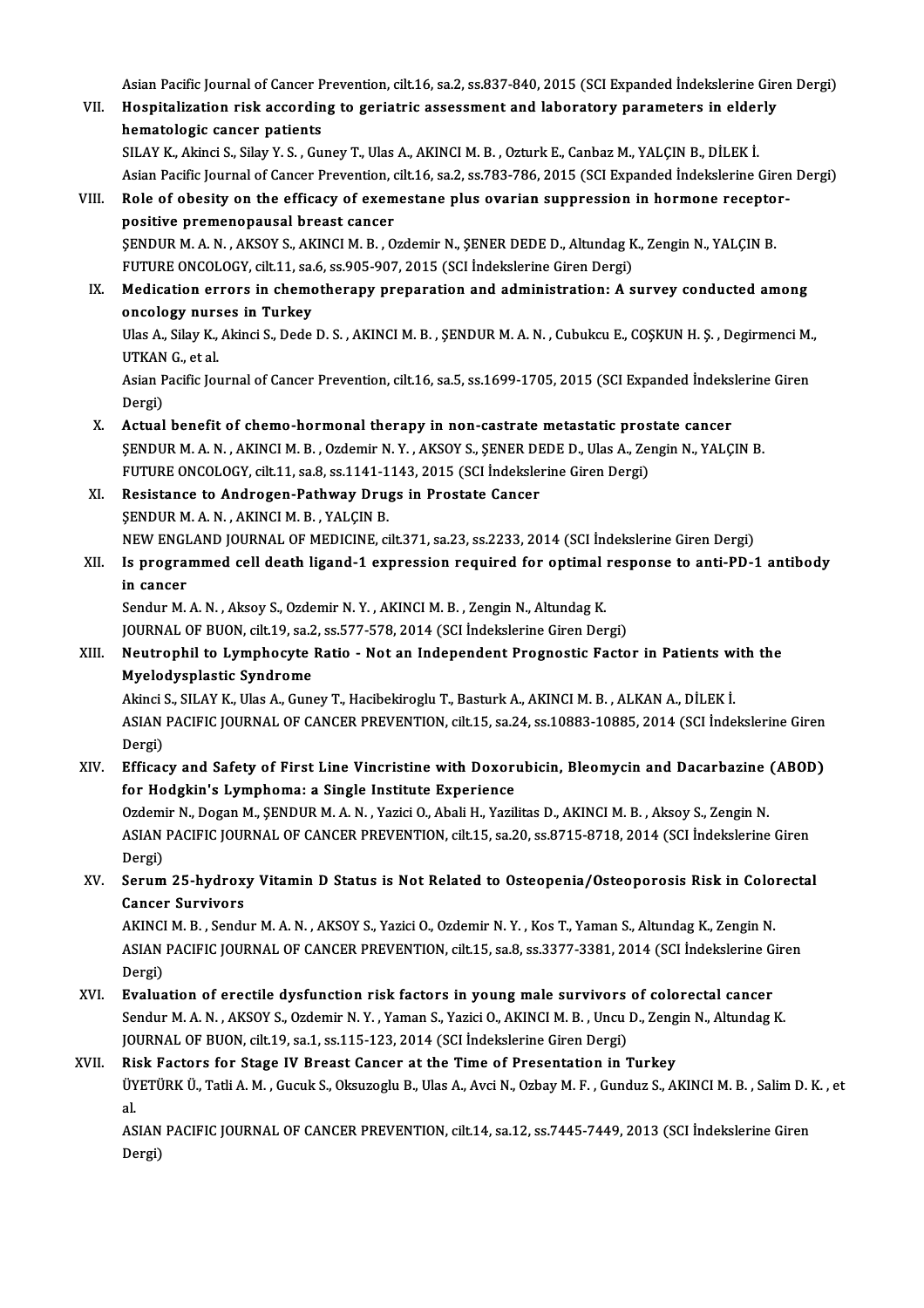#### Diğer Dergilerde Yayınlanan Makaleler

- I. Kanser hastalarında yaşamkalitesinin iyileştirilmesi ve uyku bozukluklarının tedavisinde uyku hijyeni ve hayandan hakareteri<br>Kanser hastalarında yaşam kalitesinin iyileştirilmesi ve u<br>hijyeni ve psikopatolojinin yeri: Bir yol analizi çalışması<br>KARAKAS UČURLU.C. uğurlu m. AKINCLM B. CAYCUSUSZ D. L Kanser hastalarında yaşam kalitesinin iyileştirilmesi ve uyku bozukluklarının tedavisinde uyku<br>hijyeni ve psikopatolojinin yeri: Bir yol analizi çalışması<br>KARAKAŞ UĞURLU G., uğurlu m., AKINCI M. B. , GAYGUSUSZ D. I. , EROL hijyeni ve psikopatolojinin yeri: Bir<br>KARAKAŞ UĞURLU G., uğurlu m., AKINCI<br>Akçaer E. T. , Norçin Demirtaş h. S. , et al.<br>Canel Tin Dengisi, silt 21, sa 4, sa 244, 248 KARAKAŞ UĞURLU G., uğurlu m., AKINCI M. B. , GAYGUSUSZ D. I. , EROL S., KOÇ APAYD.<br>Akçaer E. T. , Norçin Demirtaş h. S. , et al.<br>Genel Tıp Dergisi, cilt.31, sa.4, ss.344-348, 2021 (Diğer Kurumların Hakemli Dergileri)<br>Evalu Akçaer E. T. , Norçin Demirtaş h. S. , et al.<br>Genel Tıp Dergisi, cilt.31, sa.4, ss.344-348, 2021 (Diğer Kurumların Hakemli Dergileri)<br>II. Evaluation of dynamic serum thiol-disulphide homeostasis in colorectal cancer<br>Pit Ci Genel Tıp Dergisi, cilt.31, sa.4, ss.344-348, 2021 (Diğer Kurumların Hakemli Dergileri)<br>Bitalition of dynamic serum thiol-disulphide homeostasis in colorectal cancer<br>BİLGİN B., ŞENDUR M. A. N. , HIZAL M., kandil ulutaş s., Evaluation of dynamic serum thiol-disulphide homeostasis in color<br>BİLGİN B., ŞENDUR M. A. N. , HIZAL M., kandil ulutaş s., yaman s., AKINCI M. I<br>Journal of Oncological Sciences, 2019 (Diğer Kurumların Hakemli Dergileri)<br>HE III. HEREDITARY THROMBOPHILIA CASES<br>AKINCI S. SILAY K. AKINCI M. B. DİLEK İ. Journal of Oncological Sciences, 2019 (Diğer Kurumların Hakemli Dergileri) JOJ NURSE HEALTH CARE, 2017 (Diğer Kurumların Hakemli Dergileri) AKINCI S., SILAY K., AKINCI M. B. , DİLEK İ.<br>IV. Comorbidity increases side effects of tyrosine kinase inhibitor in chronic myeloid leukemia.<br>AKINCI S. SILAY K. AKINCI M. B., ÖZTÜRK E. BAKANAY ÖZTÜRK S. M., DİLEK İ. JOJ NURSE HEALTH CARE, 2017 (Diğer Kurumların Hakemli Dergileri)<br>Comorbidity increases side effects of tyrosine kinase inhibitor in chrol<br>AKINCI S., SILAY K., AKINCI M. B. , ÖZTÜRK E., BAKANAY ÖZTÜRK Ş. M. , DİLEK İ.<br>inter Comorbidity increases side effects of tyrosine kinase inhibitor in chronic myeloid leukemia<br>AKINCI S., SILAY K., AKINCI M. B. , ÖZTÜRK E., BAKANAY ÖZTÜRK Ş. M. , DİLEK İ.<br>international journal of medical research and appli AKINCI S., SILAY K., AKINCI M. B. , ÖZTÜRK E., BAKANAY ÖZTÜRK Ş. M. , DİLEK İ.<br>1991- international journal of medical research and applications, 2017 (Diğer Kurumların Hakemli Dergileri)<br>1991- V. Böbrek Hücreli Karsinomlu international journal of medical research and applications, 2017 (Diğer Kurumların Hakemli Dergileri)<br>Böbrek Hücreli Karsinomlu Hastaların Demografik Özellikleri ve Tedavi Sonuçları Tek Merkez<br>Deneyimi Demographic Characte Böbrek Hücreli Karsinom<br>Deneyimi Demographic Cl<br>Single Center Experience<br><sup>vloce</sub> Pilcin P. SENEP DEI</sup> Deneyimi Demographic Characteristics and Treatment Outcomes of Patien<br>Single Center Experience<br>ulaş a., BİLGİN B., ŞENER DEDE D., köş t., AKINCI M. B. , ŞENDUR M. A. N. , YALÇIN B.<br>Ankara Madiaal Jaurnal 2016 (Diğer Kuruml Single Center Experience<br>ulaş a., BİLGİN B., ŞENER DEDE D., köş t., AKINCI M. B. , ŞENDUR M. A<br>Ankara Medical Journal, 2016 (Diğer Kurumların Hakemli Dergileri)<br>Suassastul Treatmant of Carnaal and Canjunatival Intraanith ulaş a., BİLGİN B., ŞENER DEDE D., köş t., AKINCI M. B. , ŞENDUR M. A. N. , YALÇIN B.<br>Ankara Medical Journal, 2016 (Diğer Kurumların Hakemli Dergileri)<br>VI. Successful Treatment of Corneal and Conjunctival Intraepitheli Ankara Medical Journa<br>Successful Treatmen<br>Alfa 2b Case Report<br>AKCAV E. Dumi N. Can Successful Treatment of Corneal and Conjunctival Intraepithel<br>Alfa 2b Case Report<br>AKÇAY E., Duru N., Can G. D. , KILIÇARSLAN A., AKINCI M. B. , ÇAĞIL N.<br>Türkiye Klinikleri LOphthelmel 2015 (Diğen Kurumların Hakemli Derg Alfa 2b Case Report<br>AKÇAY E., Duru N., Can G. D. , KILIÇARSLAN A., AKINCI M. B. , ÇAĞIL N.<br>Türkiye Klinikleri J Ophthalmol, 2015 (Diğer Kurumların Hakemli Dergileri)<br>Tüpkiye DE ONKOLOLİ HASTAL ARININ RİYORSİKOSOSYAL VE KOZ AKÇAY E., Duru N., Can G. D. , KILIÇARSLAN A., AKINCI M. B. , ÇAĞIL N.<br>Türkiye Klinikleri J Ophthalmol, 2015 (Diğer Kurumların Hakemli Dergileri)<br>VII. TÜRKİYE DE ONKOLOJİ HASTALARININ BİYOPSİKOSOSYAL VE KOZMİK İHTIYAÇL Türkiye Klinikleri J Ophthalmol, 2015 (Diğer Kurumların Hakemli Dergileri)<br>TÜRKİYE DE ONKOLOJİ HASTALARININ BİYOPSİKOSOSYAL VE KOZMİK İHTIYAÇ<br>SILAY K., AKINCI M. B. , ARİFE U., AKINCI S., ŞENDUR M. A. N. , ŞENER DEDE D., Y Turkiye Klinikleri Journal of Psychiatry Special Topics, cilt.7, sa.4, ss.1-4, 2014 (Diğer Kurumların Hakemli<br>Dergileri) SILAY K., AKINCI M. B., ARIFE U., AKINCI S., SENDUR M. A. N., SENER DEDE D., YALÇIN B. VIII. WE SHOULD NOT UNDERESTIMATE VITAMIN B12 AND FOLICACID DEFICIENCIES IN OLDEST OLD Dergileri)<br>WE SHOULD NOT UNDERESTIMATE VITAMIN B12 AND FOLICACID DEFICIENCIES IN OLDEST OLD<br>AKINCI S., SILAY K., HACIBEKİROĞLU T., ULAŞ A., BAŞTÜRK A., BAKANAY ÖZTÜRK Ş. M. , GÜNEY T., AKINCI M. B. ,<br>DİLEK İ **WE SHO<br>AKINCI S<br>DİLEK İ.**<br>PASIC PI AKINCI S., SILAY K., HACIBEKİROĞLU T., ULAŞ A., BAŞTÜRK A., BAKANAY ÖZTÜRK Ş. M. , GÜNEY T., AKINCI M. B. ,<br>DİLEK İ.<br>BASIC RESEARCH JOURNAL OF MEDICINE AND CILINICAL SCIENCES, 2014 (Diğer Kurumların Hakemli Dergileri)<br>EVAL DILEK I.<br>BASIC RESEARCH JOURNAL OF MEDICINE AND CILINICAL SCIE<br>IX. EVALUATION OF PSEUDOTHROMBOCYTOPENIA CAUSES BASIC RESEARCH JOURNAL OF MEDICINE AND CILINICAL SCIENCES, 2014 (Diğer Kurumların Hakemli Dergileri)<br><mark>EVALUATION OF PSEUDOTHROMBOCYTOPENIA CAUSES</mark><br>AKINCI S., HACIBEKİROĞLU T., GÜNEY T., SILAY K., BAŞTÜRK A., BAKANAY ÖZTÜRK IX. EVALUATION OF PSEUDOTHROMBOCYTOPENIA CAUSES<br>AKINCI S., HACIBEKİROĞLU T., GÜNEY T., SILAY K., BAŞTÜRK A.<br>DİLEK İ. AKINCI S., HACIBEKİROĞLU T., GÜNEY T., SILAY K., BASTÜRK A., BAKANAY ÖZTÜRK S. M., AKINCI M. B., ULAS A., X. HOW OFTEN SHOULD WE TRUST THE LOW LEVEL OF VITAMIN B12<br>AKINCI S., BASTÜRK A., HACIBEKİROĞLU T., AKINCI M. B., SILAY K., GÜNEY T., ASAN F. B., DİLEK İ. Basic Research Journal of Medicine and Clinical Sciences, 2014 (Diğer Kurumların Hakemli Dergileri) Basic Research Journal of Medicine and Clinical Sciences, 2014 (Diğer Kurumların Hakemli Dergileri) Hakemli Kongre / Sempozyum Bildiri Kitaplarında Yer Alan Yayınlar akemli Kongre / Sempozyum Bildiri Kitaplarında Yer Alan Yayınlar<br>I. A RARE CASE IN THE ELDERLY: DOUBLE PRIMARY PENILE AND BLADDER CANCER<br>SELVİ ÖZTOPUN HATINA DOČPUL BARIK GALAY KAKINCI MAR
	- SELVI ÖZTORUN H., TUNA DOĞRUL R., ARIK G., SILAY K., AKINCI M. B.<br>SELVİ ÖZTORUN H., TUNA DOĞRUL R., ARIK G., SILAY K., AKINCI M. B.<br>Akademik Ceristri Derneği e Kongre COVID 19 ve Ceristride Güncelle A RARE CASE IN THE ELDERLY: DOUBLE PRIMARY PENILE AND BLADDER CANCER<br>SELVİ ÖZTORUN H., TUNA DOĞRUL R., ARIK G., SILAY K., AKINCI M. B.<br>Akademik Geriatri Derneği e-Kongre COVID-19 ve Geriatride Güncelleme 2020, 17 Ekim 2020 SELVI ÖZTORUN H., TUNA DOĞRUL R., ARIK G., SILAY K., AKINCI M. B.<br>Akademik Geriatri Derneği e-Kongre COVID-19 ve Geriatride Güncelleme 2020, 17 Ekim 2020<br>II. The Role of Dynamic Serum Thiol-Disulphide Homeostasis in Metast
	- Akademik Geriatri Derneği e-Kongre COVID-19 ve Geriatride Güncelleme 2020, 17 Ekim 2020<br>The Role of Dynamic Serum Thiol-Disulphide Homeostasis in Metastatic Gastric Cancer<br>BİLGİN B., ŞENDUR M. A. N. , HIZAL M., AKINCI M. B The Role<br>BİLGİN B.,<br>YALÇIN B.<br>7TH INTER BİLGİN B., ŞENDUR M. A. N. , HIZAL M., AKINCI M. B. , DEDE D. Ş. , YAMAN S., NEŞELİOĞLU S., ÖZDEMİR N.,<br>YALÇIN B.<br>7TH INTERNATIONAL GASTROINTESTINAL CANCERS CONFERENCE, İstanbul, Türkiye, 15 - 17 Aralık 2017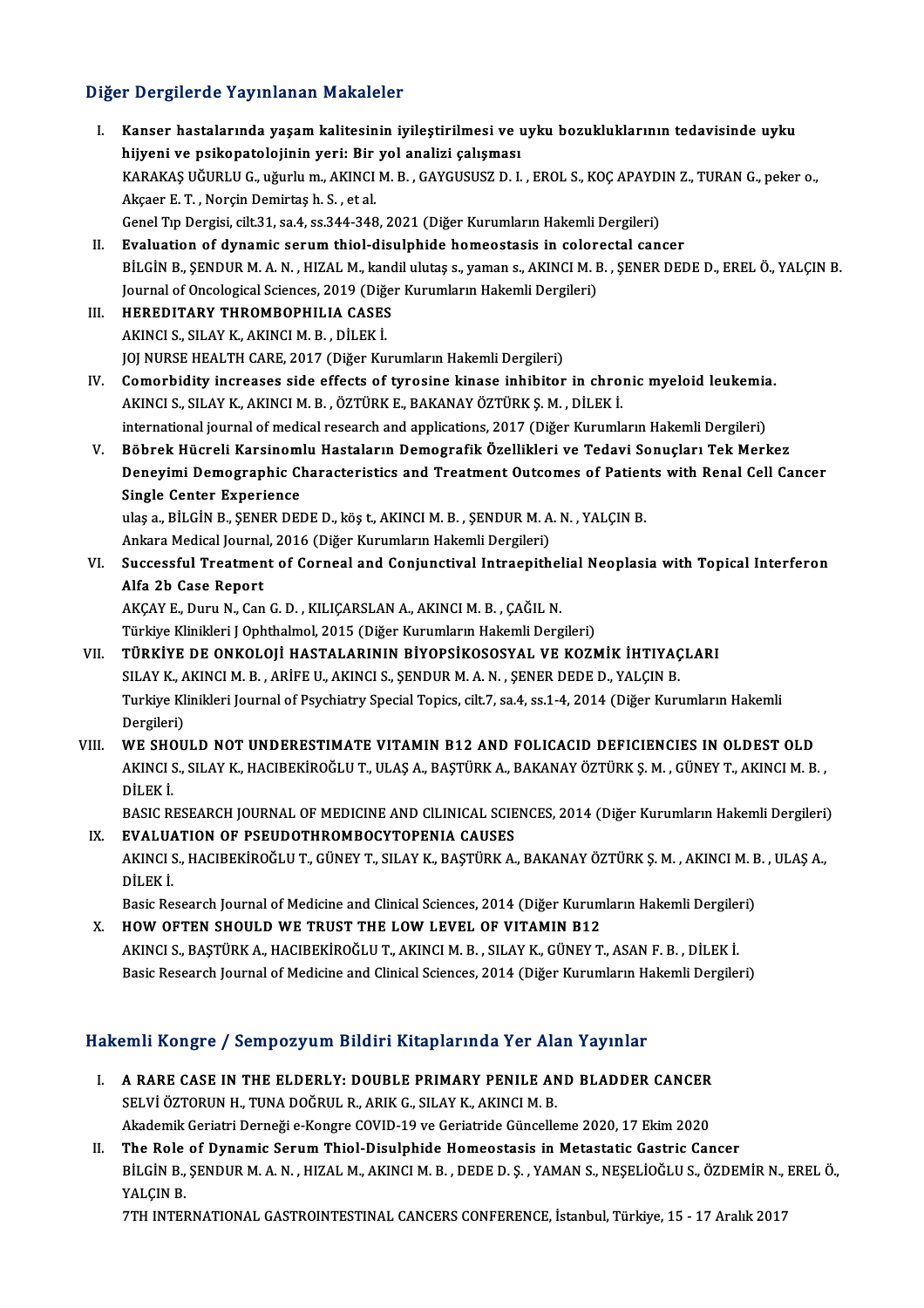III. Evaluation of dynamic serum thiol disulphide homeostasis in colorectal cancer<br>PUCINE SENDURMAN, HIZALMANINGLME, SENER DEDE D. Vaman S. NESELÍOC Evaluation of dynamic serum thiol disulphide homeostasis in colorectal cancer<br>BİLGİN B., ŞENDUR M. A. N. , HIZAL M., AKINCI M. B. , ŞENER DEDE D., Yaman S., NEŞELİOĞLU S., ÖZDEMİR N., EREL<br>Ö. XALGIN P Evaluation<br>BİLGİN B., ŞE<br>Ö., YALÇIN B.<br>7th Internatio BİLGİN B., ŞENDUR M. A. N. , HIZAL M., AKINCI M. B. , ŞENER DEDE D., Yama<br>Ö., YALÇIN B.<br>7th International Gastrointestinal Cancers Conference, 15 - 17 Aralık 2017<br>The association of programmed desth lisend 1 (PD 11), progr

Ö., YALÇIN B.<br>7th International Gastrointestinal Cancers Conference, 15 - 17 Aralık 2017<br>IV. The association of programmed death-ligand 1 (PD-L1), programmed cell death (PD-1), tumor<br>infiltrating lumphosutes(TH s) and isos 7th International Gastrointestinal Cancers Conference, 15 - 17 Aralık 2017<br>The association of programmed death-ligand 1 (PD-L1), programmed cell death (PD-1), tumor<br>infiltrating lymphocytes(TILs) and isocitrate dehydrogena infiltrating lymphocytes(TILs) and isocitrate dehydrogenase (IDH-1) mutation in glioblastome

multiforme(GBM)<br>SENER DEDE D., TATLI DOĞAN H., ASAN F. B. , GÜMÜŞKAYA ÖCAL B., AYIK Ş., ŞENDUR M. A. N. , ULAŞ A., BİLGİN B., AKINCIM.B. ,SILAYK.,etal.

42nd ESMO Congress (ESMO 2017), 8 - 12 Eylül 2017

- V. Panhipopitüitarizmin nadir bir nedeni: meme kanseri metastazı 42nd ESMO Congress (ESMO 2017), 8 - 12 Eylül 2017<br>Panhipopitüitarizmin nadir bir nedeni: meme kanseri metastazı<br>ÖZDEMİR D., BİLGİNER M. C. , AKINCI M. B. , YALÇIN B., KARAKÖK E., ERSOY R., ÇAKIR B.<br>20 Türkiye Endekrineleji Panhipopitüitarizmin nadir bir nedeni: meme kanseri metastazı<br>ÖZDEMİR D., BİLGİNER M. C. , AKINCI M. B. , YALÇIN B., KARAKÖK E., ERSOY R., ÇAKIR B.<br>39. Türkiye Endokrinoloji ve Metabolizma Hastalıkları Kongresi, Türkiye, 3 VI. t790MMutaSyonu pozitiF akciğER kanSERindE oSiMERtiniB diREnci; olgu SunuMu
- 39. Türkiye Endokrinoloji ve Metabolizma Hastalıkları Kongresi, Türkiye, 3 07 Mayıs 201'<br>t790M MutaSyonu pozitiF akciğER kanSERindE oSiMERtiniB diREnci; olgu Sunul<br>BİLGİN B., ŞENDUR M. A. N. , HIZAL M., ŞENER DEDE D., AK t790M MutaSyonu pozitiF akciğER kanSERindE oSiMEF<br>BİLGİN B., ŞENDUR M. A. N. , HIZAL M., ŞENER DEDE D., AKIN<br>22. ULUSAL KANSER KONGRESİ, Türkiye, 19 - 23 Nisan 2017<br>2016 yılında tüpkiyE kaynaklı ankalajik yayınlap BİLGİN B., ŞENDUR M. A. N. , HIZAL M., ŞENER DEDE D., A<br>22. ULUSAL KANSER KONGRESİ, Türkiye, 19 - 23 Nisan 2<br>VII. 2016 yIlinda tÜRkiyE kaynaklı onkolojik yayInlaR<br>SENDUR M. A. N. BİLGİN B. HIZAL M. ÖZDEMİR N. AKIN
- ŞENDUR M. A. N. , BİLGİN B., HIZAL M., ÖZDEMİR N., AKINCI M. B. , ŞENER DEDE D., YAZICI O., SILAY K., ZENGİN N.,<br>YALÇIN B. VII. 2016 yIlInda tÜRkiyE kaynaklI onkolojik yayInlaR YALÇIN B.<br>22. ULUSAL KANSER KONGRESİ, Türkiye, 19 - 23 Nisan 2017<br>VIII. MEtaStatik vE nEoadjuvant tEdavi alan tRanSizyonEl HÜcREli MESanE kanSERindE HuMan<br>EquiliPPotivE nuclEoSidE tPonSpoPtEP 1 (HEnt1) MolEkülünün pPEdikti

22. ULUSAL KANSER KONGRESİ, Türkiye, 19 - 23 Nisan 2017

EquiliBRativE nuclEoSidE tRanSpoRtER 1 (HEnt1) MolEkÜlÜnÜn pREdiktiF vE pRognoStik önEMinin MEtaStatik vE nEoa<br>EquiliBRativE nuclE<br>dEğERlEndiRilMESi<br>SENEP DEDE D. KU IG EquiliBRativE nuclEoSidE tRanSpoRtER 1 (HEnt1) MolEkÜlÜnÜn pREdiktiF vE pRognoStik önEMinin<br>dEğERlEndiRilMESi<br>ŞENER DEDE D., KILIÇARSLAN A., ULAŞ A., ŞENDUR M. A. N. , YAMAN S., BİLGİN B., HIZAL M., AKINCI M. B. , SILAY<br>K.

**dEğERIEndiRilMES<br>ŞENER DEDE D., KIL<br>K., DEMİRCİ U., etal.**<br>22. ULUSAL KANSER ŞENER DEDE D., KILIÇARSLAN A., ULAŞ A., ŞENDUR M. A. N. , '<br>K., DEMİRCİ U., et al.<br>22. ULUSAL KANSER KONGRESİ, Türkiye, 19 - 23 Nisan 2017<br>iledi Eude kolopektal kanSeplepar RdW, platelet opa K., DEMİRCİ U., et al.<br>22. ULUSAL KANSER KONGRESİ, Türkiye, 19 - 23 Nisan 2017<br>IX. ilERi EvRE koloREktal kanSERlERdE RdW-platElEt oRanInIn pRognoStik önEMi

22. ULUSAL KANSER KONGRESİ, Türkiye, 19 - 23 Nisan 2017<br>il<mark>eri Evre kolorektal kanserlerde RdW-platelet oRanının pRognoStik öneMi</mark><br>BİLGİN B., HIZAL M., ŞENDUR M. A. N. , AKINCI M. B. , YAMAN S., ULUTAŞ KANDİL S., ŞENER DED SILAY K., YALÇIN B.<br>22. ULUSAL KANSER KONGRESİ, Türkiye, 19 - 23 Nisan 2017 BİLGİN B., HIZAL M., ŞENDUR M. A. N. , AKINCI M. B. , YAMAN<br>SILAY K., YALÇIN B.<br>22. ULUSAL KANSER KONGRESİ, Türkiye, 19 - 23 Nisan 2017<br>Prognostis importansa rad sall disturbation uudth to r

X. Prognostic importance red cell disturbation width to platelet ratio in advanced colorectal cancer 22. ULUSAL KANSER KONGRESİ, Türkiye, 19 - 23 Nisan 2017<br>Prognostic importance red cell disturbation width to platelet ratio in advanced colorectal cance<br>BİLGİN B., HIZAL M., ŞENDUR M. A. N. , AKINCI M. B. , YAMAN S., ULUTA Prognostic importa<br>BİLGİN B., HIZAL M., Ş<br>YALÇIN A., YALÇIN B.<br>Eth international Cast BİLGİN B., HIZAL M., ŞENDUR M. A. N. , AKINCI M. B. , YAMAN S., ULUTAŞ S. K. , ÖZDEMİR N., ŞENER DEDE D.,<br>YALÇIN A., YALÇIN B.<br>6th international Gastrointestinal cancer conferance December 2016 Antalya, Turkey, 2 Kasım - 0

YALÇIN A., YALÇIN B.<br>6th international Gastrointestinal cancer conferance December 2016 Antalya, Turkey, 2 Kasım - 06 Aralık 2<br>8. THE NEUTROPHIL LYMPHOC YTE RATIO MAY HAVE PROGNOSTICEFFECT IN THE METASTATIC<br>601 OPECTAL CAN 6th international Gastroin<br>THE NEUTROPHIL LYM<br>COLORECTAL CANCER<br>HIZAL M. BU.CIN B. SENI COLORECTAL CANCER<br>HIZAL M., BİLGİN B., ŞENDUR M. A. N. , Dede D. Ş. , AKINCI M. B. , Kandil S. U. , Yaman S., YALÇIN A., YALÇIN B

6th InternatIonalGastroIntestInalCanCerConferenCe,2 -04Aralık2016

XII. THE PROGNOSTIC FACTORS IN STAGE 3 COLORECTAL CANCER PATIENTS 6th InternationalGastroIntestInal CanCerConferenCe, 2 - 04 Aralık 2016<br>THE PROGNOSTIC FACTORS IN STAGE 3 COLORECTAL CANCER PATIENTS<br>HIZAL M., BİLGİN B., ŞENDUR M. A. N. , AKINCI M. B. , ŞENER DEDE D., Yaman S., Kandil S. u THE PROCH<br>HIZAL M.,<br>YALÇIN B.<br>Eth Interne HIZAL M., BİLGİN B., ŞENDUR M. A. N. , AKINCI M. B. , ŞENER DEDE D., Ya<br>YALÇIN B.<br>6th InternationalGastroIntestInal CanCerConferenCe, 2 - 04 Aralık 2016<br>PROCNOSTIC IMBORTANCE RED CELL DISTIIRRATION WIDTH TC YALÇIN B.<br>6th InternationalGastroIntestInal CanCerConferenCe, 2 - 04 Aralık 2016<br>XIII. PROGNOSTIC IMPORTANCE RED CELL DISTURBATION WIDTH TOPLATELET RATIO IN ADVANCED<br>COLOBECTAL CANCER

# 6th InternationalGastroin<br>PROGNOSTIC IMPORTA<br>COLORECTAL CANCER<br>PUCINE HIZAL M. SENI PROGNOSTIC IMPORTANCE RED CELL DISTURBATION WIDTH TOPLATELET RATIO IN ADVANCI<br>COLORECTAL CANCER<br>BİLGİN B., HIZAL M., ŞENDUR M. A. N. , AKINCI M. B. , Yaman S., Kandil S. u. , Özdemir N. Y. , ŞENER DEDE D.,<br>YALCIN A. YALCIN

COLORECTAL CANCER<br>BİLGİN B., HIZAL M., ŞENDUR M. A. N. , AKINCI M. B. , Yaman S., Kandil S. u. , Özdemir N. Y. , ŞENER DEDE D.,<br>YALCIN A., YALCIN B. BİLGİN B., HIZAL M., ŞENDUR M. A. N. , AKINCI M. B. , Yaman S., Kandil S.<br>YALÇIN A., YALÇIN B.<br>6th InternationalGastroIntestInal CanCerConferenCe, 2 - 04 Aralık 2016<br>EEEECT OE BED CELL DISTIIBBATION WIDTH TO BLATELET BAT

YALÇIN A., YALÇIN B.<br>6th InternationalGastroIntestInal CanCerConferenCe, 2 - 04 Aralık 2016<br>XIV. EFFECT OF RED CELL DISTURBATION WIDTH TO PLATELET RATIO ONDISEASE FREE SURVIVAL IN<br>EARLY STACE COLORECTAL CANCER 6th InternationalGastroIntestInal CanCerC<br>EFFECT OF RED CELL DISTURBATION<br>EARLY STAGE COLORECTAL CANCER<br>PUCINE HIZAL MAKINGLM BEENDIN EFFECT OF RED CELL DISTURBATION WIDTH TO PLATELET RATIO ONDISEASE FREE SURVIVAI<br>EARLY STAGE COLORECTAL CANCER<br>BİLGİN B., HIZAL M., AKINCI M. B. , ŞENDUR M. A. N. , ŞENER DEDE D., Özdemir N. Y. , Yaman S., Kandil S. U. ,<br>YA

EARLY STAGE COLORECTAL CANCER<br>BİLGİN B., HIZAL M., AKINCI M. B. , ŞENDUR M. A. N. , ŞENER DEDE D., Özdemir N. Y. , Yaman S., Kandil S. U. ,<br>YALÇIN A., KILIÇ M., et al.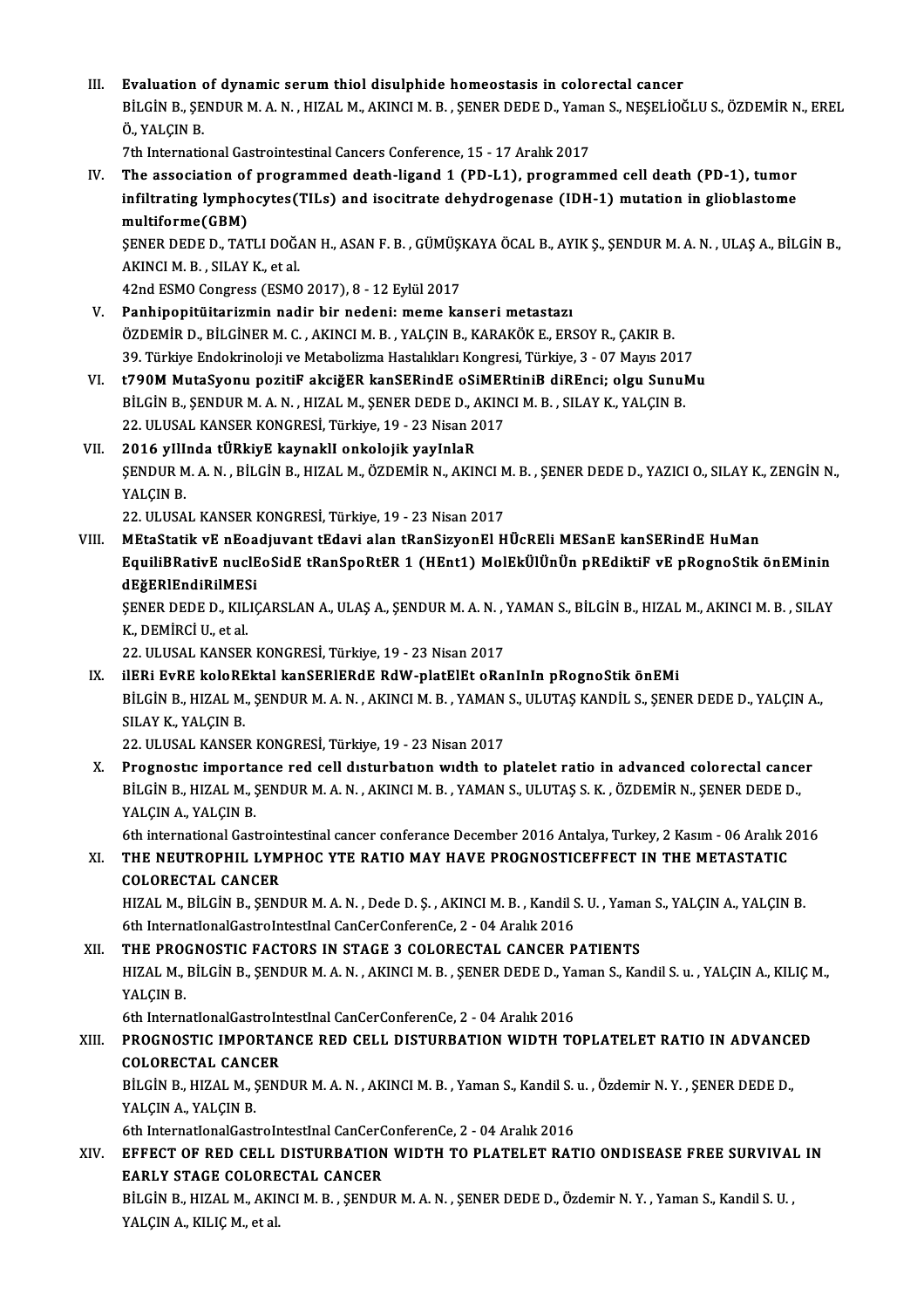6th InternatIonalGastroIntestInalCanCerConferenCe,2 -04Aralık2016

6th InternationalGastroIntestInal CanCerConferenCe, 2 - 04 Aralık 2016<br>XV. METASTATIC COLORECTAL CANCER SURVIVAL IS THERE A DIFFERENCEBETWEEN SYNCHRONOUS OR 6th InternationalGastroIntest<br>METASTATIC COLORECTAL<br>METACHRONOUS TUMORS<br>HIZAL M. BILCIN B. SENDUR METASTATIC COLORECTAL CANCER SURVIVAL IS THERE A DIFFERENCEBETWEEN SYNCHRONO<br>METACHRONOUS TUMORS<br>HIZAL M., BİLGİN B., ŞENDUR M. A. N. , Dede D. Ş. , AKINCI M. B. , Yaman s., Kandil S. U. , YALÇIN A., KILIÇ M<br>VALCIN P **METACHE<br>HIZAL M.,<br>YALÇIN B.<br>6th Intern** HIZAL M., BİLGİN B., ŞENDUR M. A. N. , Dede D. Ş. , AKINCI M. B. , Yaman s.<br>YALÇIN B.<br>6th International Gastrointestinal Cancers Conference, 2 - 04 Aralık 2016<br>EEEECT OF THE BAS STATIIS ON SUBVIVAL IN ADVANCED COLON YALÇIN B.<br>6th International Gastrointestinal Cancers Conference, 2 - 04 Aralık 2016<br>XVI. EFFECT OF THE RAS STATUS ON SURVIVAL IN ADVANCED COLON CANCER<br>PULCIN P. HIZAL M. SENDUP M.A.N. Kandil S. H. Yaman S. AKINCLM P. Dode 6th International Gastrointestinal Cancers Conference, 2 - 04 Aralık 2016<br>EFFECT OF THE RAS STATUS ON SURVIVAL IN ADVANCED COLON CANCER<br>BİLGİN B., HIZAL M., ŞENDUR M. A. N. , Kandil S. U. , Yaman S., AKINCI M. B. , Dede D. EFFECT O<br>BİLGİN B.,<br>YALÇIN B.<br>Eth Interna 6th InternatIonal GastroIntestInal CanCer ConferenCe, 2 - 04 Aralık 2016 YALÇIN B.<br>6th International GastroIntestInal CanCer ConferenCe, 2 - 04 Aralık 2016<br>XVII. Effects of neutrophil lymphocyte ratio and platelet lymphocyte ratio on survival of non metastatic<br>colorestal sanser 6th International Ga<br>Effects of neutrop<br>colorectal cancer<br>HIZAL M - Bit CIN B Effects of neutrophil lymphocyte ratio and platelet lymphocyte ratio on survival of non metastatic<br>colorectal cancer<br>HIZAL M., BİLGİN B., ŞENDUR M. A. N. , AKINCI M. B. , ŞENER DEDE D., Ulutaş Kandil S., yaman S., KILIÇ M. co<br>HI<br>Eti HIZAL M., BİLGİN B., ŞENDUR M. A. N. , AKINCI M. B. , ŞENER DEDE D., Ulutaş Kandil S., yaman S., KILIÇ M., YALÇIN<br>B. XVIII. Metastatic colorectal cancer survival İs there a difference between synchronous or metachronous<br>tumors 6th International Gastrointestinal Cancers Conference, 2 - 04 Aralık 2016 Metastatic colorectal cancer survival İs there a difference between synchronous or metachronous<br>tumors<br>HIZAL M., BİLGİN B., ŞENDUR M. A. N. , ŞENER DEDE D., AKINCI M. B. , yaman s., Ulutaş Kandil S., YALÇIN A., KILIÇ<br>M. YA tumors<br>HIZAL M., BİL<br>M., YALÇIN B.<br><sup>6th Internatio</sup> HIZAL M., BİLGİN B., ŞENDUR M. A. N. , ŞENER DEDE D., AKINCI M. B. , yan<br>M., YALÇIN B.<br>6th International Gastrointestinal Cancers Conference, 2 - 04 Aralık 2016<br>Costrie sansor with lung motostasis and sansurrant miliow tub M., YALÇIN B.<br>6th International Gastrointestinal Cancers Conference, 2 - 04 Aralık 2016<br>XIX. Gastric cancer with lung metastasis and concurrent miliary tuberculosis<br>HIZALM BILCIN B. SENDUB M.A.N. AKINCIM B. SENER DEDE D. V 6th International Gastrointestinal Cancers Conference, 2 - 04 Aralık 2016<br>Gastric cancer with lung metastasis and concurrent miliary tuberculosi<br>HIZAL M., BİLGİN B., ŞENDUR M. A. N. , AKINCI M. B. , ŞENER DEDE D., YALÇIN B Gastric cancer with lung metastasis and concurrent miliary tuber<br>HIZAL M., BİLGİN B., ŞENDUR M. A. N. , AKINCI M. B. , ŞENER DEDE D., YAL<br>6th International Gastrointestinal Cancers Conference, 2 - 04 Aralık 2016 HIZAL M., BILGIN B., ŞENDUR M. A. N., AKINCI M. B., ŞENER DEDE D., YALÇI<br>6th International Gastrointestinal Cancers Conference, 2 - 04 Aralık 2016<br>XX. A rare case metastatic anal cloacogenic transitional cell carcinoma<br>pit 6th International Gastrointestinal Cancers Conference, 2 - 04 Aralık 2016<br>A rare case metastatic anal cloacogenic transitional cell carcinoma<br>BİLGİN B., HIZAL M., ŞENDUR M. A. N. , AKINCI M. B. , Yaman S., Ulutaş Kandil S. A rare case metastatic anal cloacogenic transitional cell carcinom<br>BİLGİN B., HIZAL M., ŞENDUR M. A. N. , AKINCI M. B. , Yaman S., Ulutaş Kan<br>6th International Gastrointestinal Cancers Conference, 2 - 04 Aralık 2016 XXI. Assessment of the cost effectıveness of the fırst lıne targeted therapıes for advanced colon cancer ın 6th International Gastrointestinal Cancers Conference, 2 - 04 Aralık 2016 Assessment of the cost effectiveness of the first line targeted therapies for advanced colon ca:<br>Turkey<br>BİLGİN B., HIZAL M., ŞENDUR M. A. N. , ŞENER DEDE D., Ulutaş Kandil S., Yaman S., AKINCI M. B. , YALÇIN B.<br>Eth Interna Turkey<br>BİLGİN B., HIZAL M., ŞENDUR M. A. N. , ŞENER DEDE D., Ulutaş Kandil S., Y.<br>6th International Gastrointestinal Cancers Conference, 2 - 04 Aralık 2016<br>Compare tumer fostures and sunujual in night sided and left side BILGIN B., HIZAL M., ŞENDUR M. A. N., ŞENER DEDE D., Ulutaş Kandil S., Yaman S., AKINCI M. B., YALÇIN B.<br>6th International Gastrointestinal Cancers Conference, 2 - 04 Aralık 2016<br>XXII. Compare tumor features and survival i 6th International Gastrointestinal Cancers Conference, 2 - 04 Aralık 2016<br>Compare tumor features and survival in right sided and left sided early stage colorectal cancer<br>BİLGİN B., HIZAL M., ŞENDUR M. A. N. , ŞENER DEDE D. Compare tumor fo<br>BİLGİN B., HIZAL M.<br>KILIÇ M., YALÇIN B.<br><sup>Eth</sup> International Ca BİLGİN B., HIZAL M., ŞENDUR M. A. N. , ŞENER DEDE D., AKINCI M. B. , ÖZI<br>KILIÇ M., YALÇIN B.<br>6th International Gastrointestinal Cancers Conference, 2 - 04 Aralık 2016<br>Association between tumor localisation and elinisenethe KILIÇ M., YALÇIN B.<br>6th International Gastrointestinal Cancers Conference, 2 - 04 Aralık 2016<br>XXIII. Association between tumor localisation and clinicopathological characteristics and survival of<br>colorestal cancer 6th International Ga<br>Association betwe<br>colorectal cancer<br>P<sup>il Cin P H741</sup> M Association between tumor localisation and clinicopathological characteristics and survival of<br>colorectal cancer<br>BİLGİN B., HIZAL M., ŞENDUR M. A. N. , ŞENER DEDE D., AKINCI M. B. , yaman S., ulutaş kandil S., ÖZDEMİR N., colorectal ca<br>BİLGİN B., HIZ<br>M., YALÇIN B.<br>th Internation BİLGİN B., HIZAL M., ŞENDUR M. A. N. , ŞENER DEDE D., AKINCI M. B. , ya<br>M., YALÇIN B.<br>th International Gastrointestinal Cancers Conference, 2 - 04 Aralık 2016<br>Prognostis importance red sell disturbation uudth to platelet r M., YALÇIN B.<br>th International Gastrointestinal Cancers Conference, 2 - 04 Aralık 2016<br>XXIV. Prognostic importance red cell disturbation wıdth to platelet ratio in advanced colorectal cancer th International Gastrointestinal Cancers Conference, 2 - 04 Aralık 2016<br>Prognostic importance red cell disturbation wıdth to platelet ratio in advanced colorectal cancer<br>BİLGİN B., HIZAL M., ŞENDUR M. A. N. , AKINCI M. B. Prognostic importa<br>BİLGİN B., HIZAL M., Ş<br>YALÇIN A., YALÇIN B.<br>Eth International Cast BİLGİN B., HIZAL M., ŞENDUR M. A. N. , AKINCI M. B. , Yaman S., Ulutaş Kan<br>YALÇIN A., YALÇIN B.<br>6th International Gastrointestinal Cancers Conference, 2 - 04 Aralık 2016<br>ASSOSCIATION BETWEEN TUMOR LOCALISATION AND GLINICOR YALÇIN A., YALÇIN B.<br>6th International Gastrointestinal Cancers Conference, 2 - 04 Aralık 2016<br>XXV. ASSOSCIATION BETWEEN TUMOR LOCALISATION AND CLINICOPATHOLOGICAL CHARACTERISTICS<br>AND SURVIVAL OF COLORECTAL CANCER 6th International Gastrointestinal Cancers Conferences<br>ASSOSCIATION BETWEEN TUMOR LOCALIS<br>AND SURVIVAL OF COLORECTAL CANCER<br>PUCINE HIZAL M. SENDUR M.A.N. SENER D ASSOSCIATION BETWEEN TUMOR LOCALISATION AND CLINICOPATHOLOGICAL CHARACTERISTICS<br>AND SURVIVAL OF COLORECTAL CANCER<br>BİLGİN B., HIZAL M., ŞENDUR M. A. N. , ŞENER DEDE D., AKINCI M. B. , yaman s., ulutaş kandil s., ÖZDEMİR N., AND SURVIV<br>BİLGİN B., HIZ<br>M., YALÇIN B.<br>6 Internationa BİLGİN B., HIZAL M., ŞENDUR M. A. N. , ŞENER DEDE D., AKINCI M. B.<br>M., YALÇIN B.<br>6,International gastrointestinal cancer confrence, 2 - 04 Aralık 2016<br>ASSESSMENT OF THE COST EFFECTIVENESS OF THE FIDST L. M., YALÇIN B.<br>6, International gastrointestinal cancer confrence, 2 - 04 Aralık 2016<br>XXVI. ASSESSMENT OF THE COST EFFECTIVENESS OF THE FIRST LINE TARGETED THERAPIES FOR<br>ADVANCED COLON CANCER IN TURKEY 6, International gastrointestinal cancer confrence, 2 - 04 Aralık 2016

BİLGİN B., HIZAL M., ŞENDUR M. A. N., ŞENER DEDE D., ulutaş kandil s., yaman s., AKINCI M. B., YALÇIN B.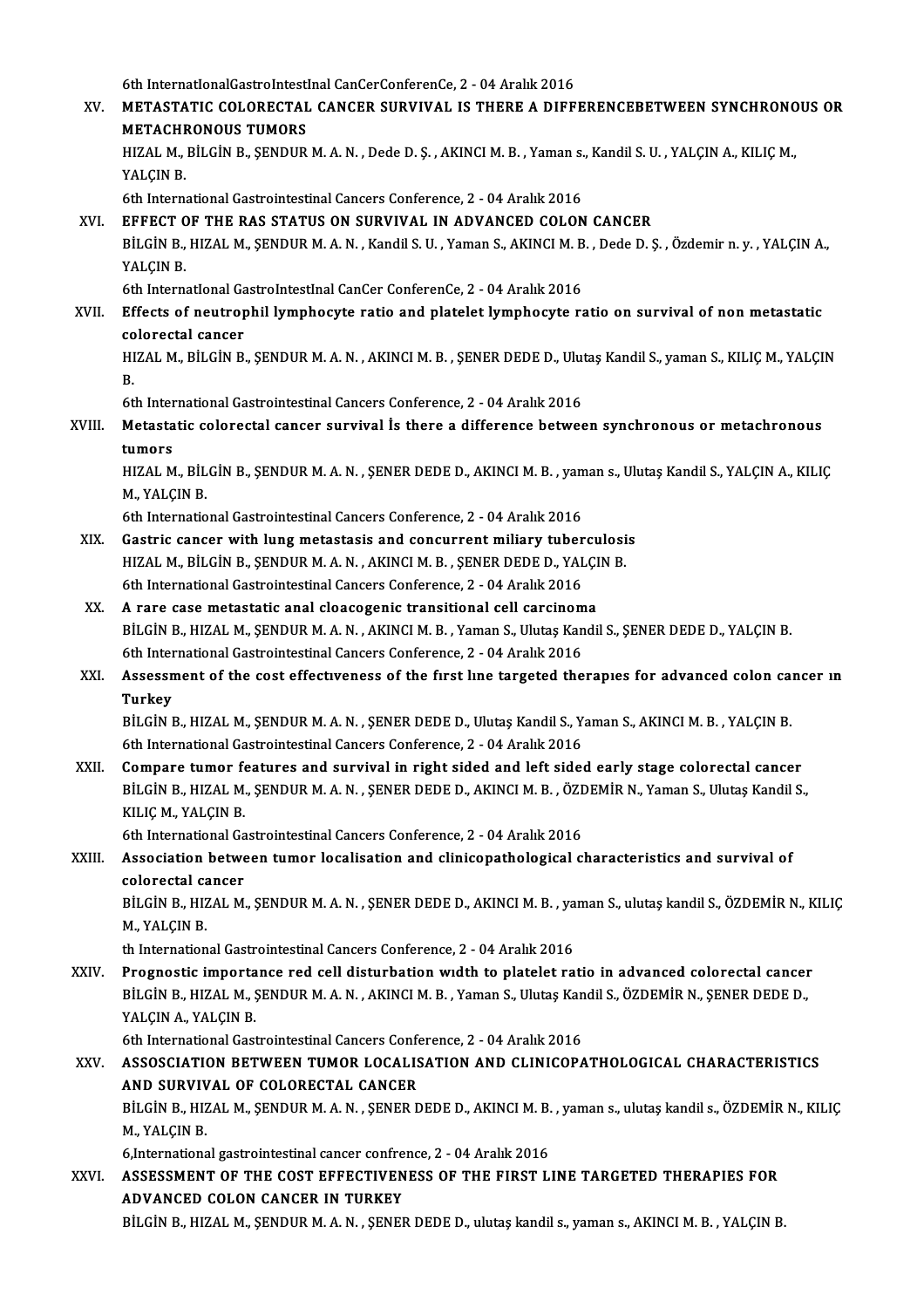6,Internationalgastrointestinal cancer confrence,2 -04Aralık2016

XXVII. Effect of using different antihypertensive drugs ondemographic and clinico pathological 6,International gastrointestinal cancer confrence, 2 - 04 Aralık 2016<br>Effect of using different antihypertensive drugs ondemographic and clinico pathological<br>characteristics ofbreast cancerM A Sendur1 S Aksoy2 N Ozdemir1 O Effect of using different antihyp<br>characteristics ofbreast cancerl<br>Yalçın1 N Zengin1 K Altundag2<br>SENDUR M A N AKSOV S ÖZDEM characteristics ofbreast cancerM A Sendur1 S Aksoy2 N Ozdemir1 O Yazici3 M B Akıncı1 D S<br>Yalçın1 N Zengin1 K Altundag2<br>ŞENDUR M. A. N. , AKSOY S., ÖZDEMİR N., YAZICI O., AKINCI M. B. , ŞENER DEDE D., YALÇIN B., ZENGİN N.,<br> Yalçın1 N Zengi<br>ŞENDUR M.A.N.<br>ALTUNDAĞ M.K.<br>ESMO 7 - 11 Kası SENDUR M. A. N. , AKSOY<br>ALTUNDAĞ M. K.<br>ESMO, 7 - 11 Kasım 2016<br>Association baturean tu ALTUNDAĞ M. K.<br>ESMO, 7 - 11 Kasım 2016<br>XXVIII. Association between tumor localisation andClinicopathologic characteristics and survival of ESMO, 7 - 11 Kasım<br>Association betwe<br>colorectal cancer<br>PU CIN P. HIZAL M Association between tumor localisation andClinicopathologic characteristics and survival of<br>colorectal cancer<br>BİLGİN B., HIZAL M., ŞENDUR M. A. N. , ŞENER DEDE D., AKINCI M. B. , YAMAN S., ULUTAS KANDİL S., ÖZDEMİR N.,<br>KU colorectal cancer<br>BİLGİN B., HIZAL M.<br>KILIÇ M., YALÇIN B.<br>Eth international Co BİLGİN B., HIZAL M., ŞENDUR M. A. N. , ŞENER DEDE D., AKINCI M. B. , YAMAN S., ULUTAS KANDİL S., ÖZD<br>KILIÇ M., YALÇIN B.<br>6th international Gastrointestinal cancer conferance December 2016 Antalya, Turkey, 2 - 06 Kasım 2016 KILIÇ M., YALÇIN B.<br>6th international Gastrointestinal cancer conferance December 2016 Antalya, Turkey, 2 - 06 Kasım 2016<br>XXIX. Effect of red cell disturbation width to platelet ratio on disease free survival in early stag 6th international Ga<br>Effect of red cell<br>colorectal cancer<br>PUCIN P. HIZAL M Effect of red cell disturbation width to platelet ratio on disease free survival in early stage<br>colorectal cancer<br>BİLGİN B., HIZAL M., AKINCI M. B. , ŞENDUR M. A. N. , ŞENER DEDE D., ÖZDEMİR N., YAMAN S., ULUTAŞ KANDİL S., colorectal cancer<br>BİLGİN B., HIZAL M., /<br>YALÇIN A., YALÇIN B.<br>Eth international Cast BİLGİN B., HIZAL M., AKINCI M. B. , ŞENDUR M. A. N. , ŞENER DEDE D., ÖZDEMİR N., YAMAN S., ULUTAŞ K.<br>YALÇIN A., YALÇIN B.<br>6th international Gastrointestinal cancer conferance December 2016 Antalya, Turkey, 2 - 06 Kasım 201 YALÇIN A., YALÇIN B.<br>6th international Gastrointestinal cancer conferance December 2016 Antalya, Turkey, 2 - 06 Kasım 2016<br>8XX. Kolorektal Karsinomlarda DNA Yanlış Esleşme Tamir Miss Match Repair Proteinlerinin Ekspres 6th international Gastrointestinal cancer conferance December 2016 Antaly<br>Kolorektal Karsinomlarda DNA Yanlış Eşleşme Tamir Miss Match R<br>Histopatolojik Klinik Parametrelerle ve Braf Mutasyonu İle İlişkisi<br>tatlıdoğan buğatü Kolorektal Karsinomlarda DNA Yanlış Eşleşme Tamir Miss Match Repair Proteinlerinin Ekspresyon<br>Histopatolojik Klinik Parametrelerle ve Braf Mutasyonu İle İlişkisi<br>tatlıdoğan h., öztürk v., KILIÇARSLAN A., adıyaman n. s. , A Hi<mark>stopa</mark><br>tatlıdoğa<br>BALCI S. tatlıdoğan h., öztürk v., KILIÇARSLAN A., adıyaman n. s. , .<br>BALCI S.<br>25. Ulusal Patoloji Kongresi, Türkiye, 14 - 17 Ekim 2015<br>STUDY OF THE IMBACT OF CHABI SON COMOBBID BALCI S.<br>25. Ulusal Patoloji Kongresi, Türkiye, 14 - 17 Ekim 2015<br>XXXI. STUDY OF THE IMPACT OF CHARLSON COMORBIDITY INDEX ON THE EFFICACY OF ADJUVANT<br>TRASTIIZIMAR IN RATIENTS WITH HER 2 ROSITIVE FARI V RREAST CANCER 25. Ulusal Patoloji Kongresi, Türkiye, 14 - 17 Ekim 2015<br>STUDY OF THE IMPACT OF CHARLSON COMORBIDITY INDEX ON THE EFFICAC<br>TRASTUZUMAB IN PATIENTS WITH HER 2 POSITIVE EARLY BREAST CANCER<br>SENDUR M.A.N., AKSOV S. SU AV K. ÖZD STUDY OF THE IMPACT OF CHARLSON COMORBIDITY INDEX ON THE EFFICACY OF ADJUVANT<br>TRASTUZUMAB IN PATIENTS WITH HER 2 POSITIVE EARLY BREAST CANCER<br>ŞENDUR M. A. N. , AKSOY S., SILAY K., ÖZDEMİR N., OZAN Y., AKINCI M. B. , ŞENER TRASTUZUMAB<br>ŞENDUR M. A. N.<br>ALTUNDAĞ M. K.<br>19TH ECCO ACTH SENDUR M. A. N. , AKSOY S., SILAY K., ÖZDEMİR N.,<br>ALTUNDAĞ M. K.<br>18TH ECCO-40TH ESMO 2015, 25 - 29 Eylül 2015<br>The of sasy and prodistive fastars of respon ALTUNDAĞ M. K.<br>18TH ECCO-40TH ESMO 2015, 25 - 29 Eylül 2015<br>XXXII. The ef cacy and predictive factors of response of second line triplet modi ed EOX epirubicin 18TH ECCO-40TH ESMO 2015, 25 - 29 Eylül 2015<br>The ef cacy and predictive factors of response of second line<br>oxaliplatin capacitabine regimen in metastatic gastric cancer<br>SENDUP M A N \_ÖZDEMİP N \_AKSOV S\_YOTG Q\_YOTHIOS d\_AKI ŞENDUR M. A. N. , ÖZDEMİR N., AKSOY S., yazıcı o., yazılıtaş d., AKINCI M. B. , ŞENER DEDE D., YALÇIN B., ZENGİN N.<br>ESMO European Cancer Congress, 25 - 29 Eylül 2015 oxaliplatin capacitabine regimen in metastatic g<br>ŞENDUR M. A. N. , ÖZDEMİR N., AKSOY S., yazıcı o., yaz<br>ESMO European Cancer Congress, 25 - 29 Eylül 2015<br>THE EEEECT OF INTERNATIONAL PROCNOSTIC SENDUR M. A. N. , ÖZDEMİR N., AKSOY S., yazıcı o., yazılıtaş d., AKINCI M. B. , ŞENER DEDE D., YALÇIN B., ZENGİN N.<br>ESMO European Cancer Congress, 25 - 29 Eylül 2015<br>XXXIII. THE EFFECT OF INTERNATIONAL PROGNOSTIC IN ESMO European Cancer Congress, 25 - 29 Eylül 2015<br>THE EFFECT OF INTERNATIONAL PROGNOSTIC INDEX IPI IN THEDETERMINATIO<br>EARLY STAGE DIFFUSE LARGE B CELLNON HODGKIN LYMPHOMA IS IT ENOUGH<br>ÖZDEMIR N. VAZICLO, HOCAZADE C. BOZKAV THE EFFECT OF INTERNATIONAL PROGNOSTIC INDEX IPI IN THEDETERMINATION OF PROGNO:<br>EARLY STAGE DIFFUSE LARGE B CELLNON HODGKIN LYMPHOMA IS IT ENOUGH<br>ÖZDEMİR N., YAZICI O., HOCAZADE C., BOZKAYA Y., ŞENDUR M. A. N. , AKINCI M. EARLY STAGE DIFF<br>ÖZDEMİR N., YAZICI O<br>TOPBAŞ Ş., ZENGİN N.<br>19TH ECCO 40TH ESM ÖZDEMİR N., YAZICI O., HOCAZADE C., BOZKAYA Y<br>TOPBAŞ Ş., ZENGİN N.<br>18TH ECCO-40TH ESMO 2015, 25 - 29 Eylül 2015<br>Study of the impact of Charleep comorbidity TOPBAŞ Ş., ZENGİN N.<br>18TH ECCO-40TH ESMO 2015, 25 - 29 Eylül 2015<br>XXXIV. Study of the impact of Charlson comorbidity index on the ef cacy of adjuvant trastuzumab in patients with HER2 positive early breast cancer Study of the impact of Charlson comorbidity index on the ef cacy of adjuvant trastuzumab i:<br>patients with HER2 positive early breast cancer<br>ŞENDUR M. A. N. , AKSOY S., SILAY K., ÖZDEMİR N., YAZICI o., AKINCI M. B. , ZENGİN patients with HER2 positive early breast cancer<br>ŞENDUR M. A. N. , AKSOY S., SILAY K., ÖZDEMİR N., YAZICI o., AKINCI M. B. , ZENGİN N., ALTUNDAĞ M. K.<br>18th ECCO-40th ESMO European Cancer Congress 25-29 September 2015, Vienn SENDUR M. A. N. , AKSOY S., SILAY K., ÖZDEMİR N., YAZICI o., AKINCI M. B. , ZE<br>18th ECCO-40th ESMO European Cancer Congress 25-29 September 2015, Vic<br>Cancer, Volume 51, Supplement 3, September 2015, S322, 25 - 29 Eylül 201 18th ECCO-40th ESMO European Cancer Congress 25-29 September 2015, Vienna, Austria, European Journal of<br>Cancer, Volume 51, Supplement 3, September 2015, S322, 25 - 29 Eylül 2015<br>XXXV. STUDY OF THE IMPACT OF CHARLSON COM INHIBITORS IN PATIENTSWITH HORMONE RECEPTOR POSITIVE POSTMENOPAUSAL BREAST CANCER STUDY OF THE IMPACT OF CHARLSON COMORBIDITY INDEX ON THE EFFICACY OF AROMATASE<br>INHIBITORS IN PATIENTS WITH HORMONE RECEPTOR POSITIVE POSTMENOPAUSAL BREAST CANCE<br>ŞENDUR M. A. N. , AKSOY S., SILAY K., AKINCI M. B. , ÖZDEMİR INHIBITORS IN PATIENTS WITH HORMONE RECEPTOR POSITIVE POSTMENOPA<br>ŞENDUR M. A. N. , AKSOY S., SILAY K., AKINCI M. B. , ÖZDEMİR N., OZAN Y., ÖZBEK S., ZENG<br>ASCO (AMERICAN SOCIETY OF CLINICAL ONCOLOGY) 2015, 29 Mayıs - 06 Haz SENDUR M. A. N. , AKSOY S., SILAY K., AKINCI M. B. , ÖZDEMİR N., OZAN Y., ÖZBEK S., ZENGİN N., ALTUNDA<br>ASCO (AMERICAN SOCIETY OF CLINICAL ONCOLOGY) 2015, 29 Mayıs - 06 Haziran 2015<br>XXXVI. Does adverse events due to tirosin ASCO (AMERICAN SOCIETY OF CLINICAL ONCOLOGY) 2015, 29 Mayıs - 06 Haziran 2015<br>Does adverse events due to tirosine kinase inhibitor smean good efficacy in chronic myeloid<br>leukemia patients Does adverse events due to tirosine kinase inhibitor smean good ef<br>leukemia patients<br>SEMA A., SILAY K., ARİFE U., BAKANAY ÖZTÜRK Ş. M. , AKINCI M. B. , DİLEK İ.<br>Eth international sengresson leukemialumphama muslama 21, 22 leukemia patients<br>SEMA A., SILAY K., ARİFE U., BAKANAY ÖZTÜRK Ş. M. , AKINCI M. B. , DİLEK İ.<br>5th international congresson leukemialymphoma myeloma, 21 - 23 Mayıs 2015<br>URINARY INCONTINENCE AN INDERENDENT RISK EACTOR EOR OU SEMA A., SILAY K., ARIFE U., BAKANAY ÖZTÜRK Ş. M. , AKINCI M. B. , DİLEK İ.<br>5th international congresson leukemialymphoma myeloma, 21 - 23 Mayıs 2015<br>XXXVII. URINARY INCONTINENCE AN INDEPENDENT RISK FACTOR FOR QUALITY 5th interna<br>URINARY<br>PATIENTS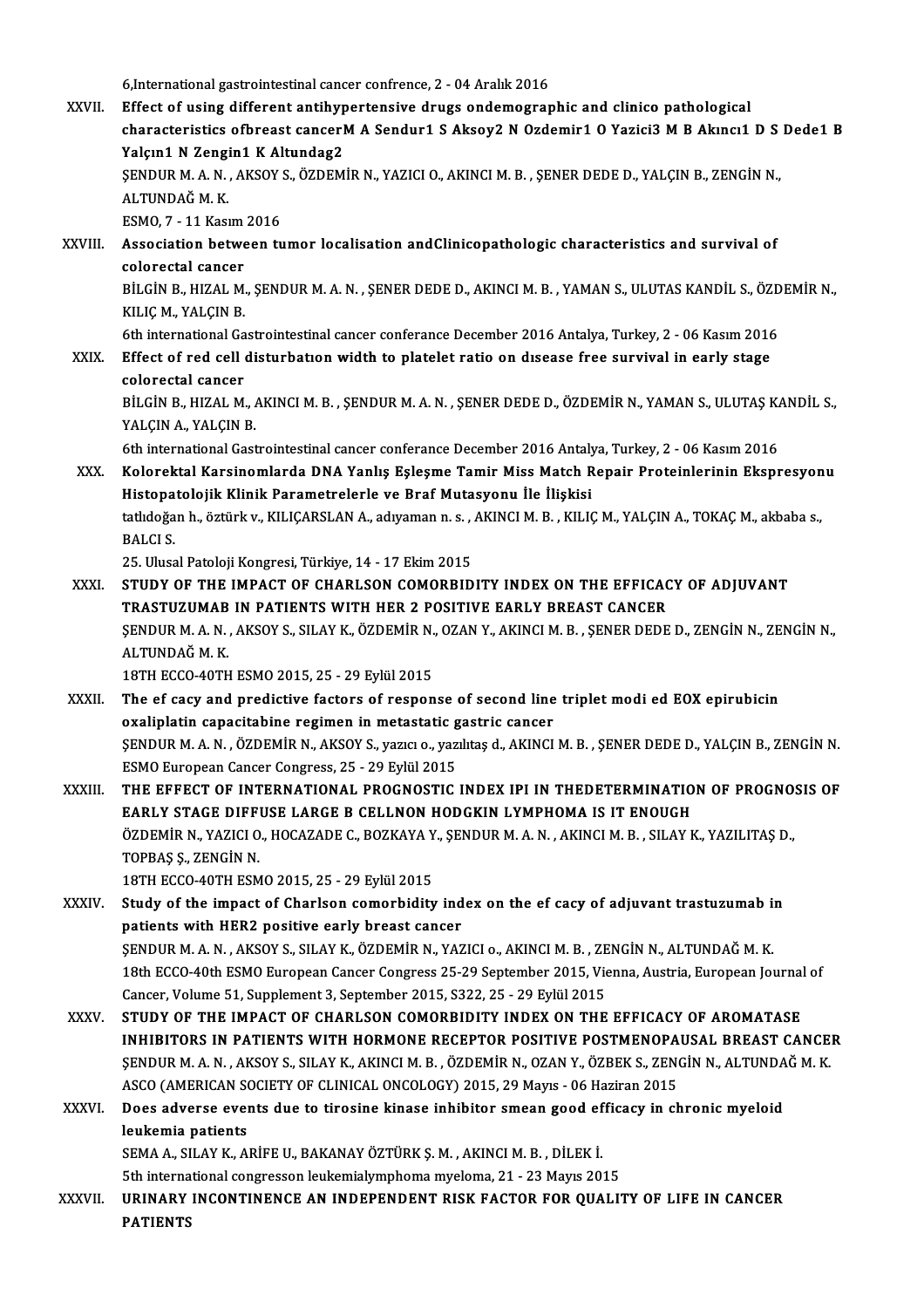SILAY K., AKINCI S., ULAŞ A., ULUSOY N., MARAL S., YALÇIN A., AKINCI M. B. , DİLEK İ.<br>ETH INTERNATIONAL CONCRESS I FUKEMIA I YMPHOMA MYELOMA, 21, ....?? Mayr.? SILAY K., AKINCI S., ULAŞ A., ULUSOY N., MARAL S., YALÇIN A., AKINCI M. B. , DİLEK İ.<br>5TH INTERNATIONAL CONGRESS LEUKEMIA LYMPHOMA MYELOMA, 21 - 23 Mayıs 2015<br>What shauld be the right time for the shalation therenby inmyel SILAY K., AKINCI S., ULAŞ A., ULUSOY N., MARAL S., YALÇIN A., AKINCI M. B. , DİLEK İ.<br>5TH INTERNATIONAL CONGRESS LEUKEMIA LYMPHOMA MYELOMA, 21 - 23 Mayıs 2015<br>XXXVIII. What should be the right time for the chelation therap

- 5TH INTERNATIONAL CONGRESS LEUKEMIA LYMPHOMA MYELOMA, 21 23 Mayıs 2015<br>What should be the right time for the chelation theraphy inmyelodysplastic syi<br>AKINCI S., SILAY K., BAKANAY ÖZTÜRK Ş. M. , ULAŞ A., AKINCI M. B. , Dİ What should be the right time for the chelation theraphy inmyelodysplant where  $\frac{1}{2}$  and  $\frac{1}{2}$  and  $\frac{1}{2}$  and  $\frac{1}{2}$  and  $\frac{1}{2}$  and  $\frac{1}{2}$  and  $\frac{1}{2}$  and  $\frac{1}{2}$  and  $\frac{1}{2}$  and  $\frac{1}{2}$  and  $\frac$
- XXXIX. Does age play a role in peripheral neuropathy in multiple myeloma patients 5th international congress on leukemia lymphoma myeloma, 21 - 23 Mayıs 2015<br>Does age play a role in peripheral neuropathy in multiple myeloma patients<br>SILAY K., AKINCI S., ULAŞ A., GÜNEY T., AKINCI M. B. , YALÇIN A., ŞENDU Does age play a role in peripheral neuropathy in multiple myeloma pat<br>SILAY K., AKINCI S., ULAŞ A., GÜNEY T., AKINCI M. B. , YALÇIN A., ŞENDUR M. A. N<br>5th international congress on leukemia lymphomamyeloma, 21 - 23 Mayıs 2 SILAY K., AKINCI S., ULAŞ A., GÜNEY T., AKINCI M. B., YALÇIN A., ŞENDUR M. A. N., Dİ<br>5th international congress on leukemia lymphomamyeloma, 21 - 23 Mayıs 2015<br>XL. Bluriness differential diagnosis don t forget acute promye
	- 5th international congress on leukemia lymphomamyeloma, 21 23 Mayıs 2015<br>Bluriness differential diagnosis don t forget acute promyelocytic leukemia<br>AKINCI S., SILAY K., ULAŞ A., AKINCI M. B. , ŞENTÜRK YIKILMAZ A., BAKANA Bluriness differential diagnosis don t forget acute promyelocytic leukemia 5th international congress on leukemia lymphoma myeloma, 21 - 23 Mayıs 2015
	- XLI. An important prognostik factor in acute leukemia infection An important prognostik factor in acute leukemia infection<br>AKINCI S., SILAY K., ULAŞ A., AKINCI M. B. , DİLEK İ.<br>5th international congress on leukemia lymphoma myeloma, 21 - 23 Mayıs 2015<br>WE WOULD NOT OVERLOOK ENDOCRINE D AKINCI S., SILAY K., ULAŞ A., AKINCI M. B., DİLEK İ.<br>5th international congress on leukemia lymphoma myeloma, 21 - 23 Mayıs<br>XLII. WE WOULD NOT OVERLOOK ENDOCRINE DISORDERS IN ANEMIA
	- 5th international congress on leukemia lymphoma myeloma, 21 23 Mayıs 2015<br>WE WOULD NOT OVERLOOK ENDOCRINE DISORDERS IN ANEMIA<br>SILAY K., ULAŞ A., AKINCI M. B. , ŞENTÜRK YIKILMAZ A., BAKANAY ÖZTÜRK Ş. M. , DİLEK İ.<br>ETH INT WE WOULD NOT OVERLOOK ENDOCRINE DISORDERS IN ANEMIA<br>SILAY K., ULAŞ A., AKINCI M. B. , ŞENTÜRK YIKILMAZ A., BAKANAY ÖZTÜRK Ş. M. , DİLEK İ<br>5TH INTERNATIONAL CONGRESS LEUKEMIA LYMPHOMA MYELOMA, 21 - 23 Mayıs 2015<br>INTENSE MAN SILAY K., ULAŞ A., AKINCI M. B. , ŞENTÜRK YIKILMAZ A., BAKANAY ÖZTÜRK Ş. M<br>5TH INTERNATIONAL CONGRESS LEUKEMIA LYMPHOMA MYELOMA, 21 - 23 Ma<br>XLIII. INTENSE MANAGEMENT OF ELDERLY ACUTE MYELOID LEUKEMIA YES
	- 5TH INTERNATIONAL CONGRESS LEUKEMIA LYMPHOMA MYELOMA, 21 23 Mayıs 2015<br>INTENSE MANAGEMENT OF ELDERLY ACUTE MYELOID LEUKEMIA YES<br>SILAY K., ULAŞ A., AKINCI M. B. , ŞENTÜRK YIKILMAZ A., BAKANAY ÖZTÜRK Ş. M. , DİLEK İ. INTENSE MANAGEMENT OF ELDERLY ACUTE MYELOID LEUKEMIA YES<br>SILAY K., ULAŞ A., AKINCI M. B. , ŞENTÜRK YIKILMAZ A., BAKANAY ÖZTÜRK Ş. M. , DİLEK İ<br>5TH INTERNATIONAL CONGRESS LEUKEMIA LYMPHOMA MYELOMA, 21 - 23 Mayıs 2015<br>BI URR
	- XLIV. BLURRINESS DIFFERANTIAL DIAGNOSIS DON T FORGET ACUTE PROMYELOCYTIC LEUKEMIA<br>SILAY K., ULAŞ A., AKINCI M. B. , ŞENTÜRK YIKILMAZ A., BAKANAY ÖZTÜRK Ş. M. , DİLEK İ. 5TH INTERNATIONAL CONGRESS LEUKEMIA LYMPHOMA MYELOMA, 21 - 23 Mayıs 2015<br>BLURRINESS DIFFERANTIAL DIAGNOSIS DON T FORGET ACUTE PROMYELOCYTI<br>SILAY K., ULAŞ A., AKINCI M. B. , ŞENTÜRK YIKILMAZ A., BAKANAY ÖZTÜRK Ş. M. , DİLEK BLURRINESS DIFFERANTIAL DIAGNOSIS DON T FORGET ACUTE PROMYELOCYTI<br>SILAY K., ULAŞ A., AKINCI M. B. , ŞENTÜRK YIKILMAZ A., BAKANAY ÖZTÜRK Ş. M. , DİLEK İ<br>5TH INTERNATIONAL CONGRESS LEUKEMIA LYMPHOMA MYELOMA, 21 - 23 Mayıs 20
	- XLV. WHAT SHOUL BE THE RIGHT TIME FOR THE CHELATION THERAPY IN MYELODYSPLASTIC SYNDROME<br>SILAY K., ULAŞ A., AKINCI M. B., ŞENTÜRK YIKILMAZ A., BAKANAY ÖZTÜRK Ş. M., DİLEK İ. 5TH INTERNATIONAL CONGRESS LEUKEMIA LYMPHOMA MYELOMA, 21 - 23 Mayıs 2015<br>WHAT SHOUL BE THE RIGHT TIME FOR THE CHELATION THERAPY IN MYELODY<br>SILAY K., ULAŞ A., AKINCI M. B. , ŞENTÜRK YIKILMAZ A., BAKANAY ÖZTÜRK Ş. M. , DİLEK WHAT SHOUL BE THE RIGHT TIME FOR THE CHELATION THERAPY IN MYELODY<br>SILAY K., ULAŞ A., AKINCI M. B. , ŞENTÜRK YIKILMAZ A., BAKANAY ÖZTÜRK Ş. M. , DİLEK İ<br>5TH INTERNATIONAL CONGRESS LEUKEMIA LYMPHOMA MYELOMA, 21 - 23 Mayıs 20 SILAY K., ULAŞ A., AKINCI M. B., ŞENTÜRK YIKILMAZ A., BAKANAY ÖZTÜRK Ş. M., 5TH INTERNATIONAL CONGRESS LEUKEMIA LYMPHOMA MYELOMA, 21 - 23 May<br>XLVI. AN IMPORTANT PROGNOSTIC FACTOR IN ACUTE LEUKEMIA INFECTION<br>SILAY K. HLAS A
- 5TH INTERNATIONAL CONGRESS LEUKEMIA LYMPHOMA MYELOMA, 21 23 Mayıs 2015<br>AN IMPORTANT PROGNOSTIC FACTOR IN ACUTE LEUKEMIA INFECTION<br>SILAY K., ULAŞ A., AKINCI M. B. , ŞENTÜRK YIKILMAZ A., BAKANAY ÖZTÜRK Ş. M. , DİLEK İ.<br>ETH AN IMPORTANT PROGNOSTIC FACTOR IN ACUTE LEUKEMIA INFECTION<br>SILAY K., ULAŞ A., AKINCI M. B. , ŞENTÜRK YIKILMAZ A., BAKANAY ÖZTÜRK Ş. M. , DİLEK İ<br>5TH INTERNATIONAL CONGRESS LEUKEMIA LYMPHOMA MYELOMA, 21 - 23 Mayıs 2015<br>YASI SILAY K., ULAŞ A., AKINCI M. B. , ŞENTÜRK YIKILMAZ A., BAKANAY ÖZTÜRK Ş. M. , DİLEK İ.<br>5TH INTERNATIONAL CONGRESS LEUKEMIA LYMPHOMA MYELOMA, 21 - 23 Mayıs 2015<br>XLVII. YAŞLI KİŞİLERDE HUZURSUZ BACAK SENDROMU VE DÜŞMELER
- 5TH INTERNATIONAL CONGRESS LEUKEMIA LYMPHOMA MYELO<br>YAŞLI KİŞİLERDE HUZURSUZ BACAK SENDROMU VE DÜŞI<br>SILAY K., ÖZTÜRK H., YALÇIN A., AKINCI S., ULAŞ A., AKINCI M. B.<br>8. AKEDEMİK CERİATRİ KONCRESİ Türkiye 19 Nisen 2015 YAŞLI KİŞİLERDE HUZURSUZ BACAK SENDROMU VE I<br>SILAY K., ÖZTÜRK H., YALÇIN A., AKINCI S., ULAŞ A., AKINCI I<br>8. AKEDEMİK GERİATRİ KONGRESİ, Türkiye, 19 Nisan 2015<br>ÜPİNER İNKONTİNANS KANSER HASTALARINDA HAY SILAY K., ÖZTÜRK H., YALÇIN A., AKINCI S., ULAŞ A., AKINCI M. B.<br>8. AKEDEMİK GERİATRİ KONGRESİ, Türkiye, 19 Nisan 2015<br>XLVIII. ÜRİNER İNKONTİNANS KANSER HASTALARINDA HAYAT KALİTESİ İÇİN BAĞIMSIZ BİR RİSK FAKTÖRÜ
- 8. AKEDEMİK GERİATRİ KONGRESİ, Türkiye, 19 Nisan 2015<br><mark>ÜRİNER İNKONTİNANS KANSER HASTALARINDA HAYAT KALİTESİ İÇİN BA</mark><br>SILAY K., AKINCI S., ULAŞ A., ULUSOY N., MARAL S., YALÇIN A., AKINCI M. B. , DİLEK İ.<br>8. AKADEMİK GERİAT SILAY K., AKINCI S., ULAŞ A., ULUSOY N., MARAL S., YALÇIN A., AKINCI M. B. , DİLEK İ.<br>8. AKADEMİK GERİATRİ KONGRESİ 2015, Türkiye, 19 Nisan 2015
- XLIX. MULTİPLEMYELOMA HASTALARINDA GÖRÜLEN PERİFERİK NÖROPATİDE YAŞIN ROLÜ SILAY K., AKINCI S., ULAŞ A., GÜNEY T., AKINCI M. B., YALÇIN A., ŞENDUR M. A. N., DİLEK İ. 8. AKADEMİK GERİATRİ KONGRESİ 2015, Türkiye, 19 Nisan 2015 SILAY K., AKINCI S., ULAŞ A., GÜNEY T., AKINCI M. B., YALÇIN.<br>8. AKADEMİK GERİATRİ KONGRESİ 2015, Türkiye, 19 Nisan 20<br>1. Akut lösemide önemli prognostik gösterge Enfeksiyon
	- 8. AKADEMİK GERİATRİ KONGRESİ 2015, Türkiye, 19 Nisan<br>Akut lösemide önemli prognostik gösterge Enfeksiyo<br>Akıncı S., AKINCI M. B. , Ulaş A., SILAY K., ALKAN A., DİLEK İ.<br>40 Hlucal Hamataleji Kongresi Türkiye 22 25 Ekim 20 Akut lösemide önemli prognostik gösterge Enfeksiyo<br>Akıncı S., AKINCI M. B. , Ulaş A., SILAY K., ALKAN A., DİLEK İ.<br>40. Ulusal Hematoloji Kongresi, Türkiye, 22 - 25 Ekim 2014<br>AKUT I ÖSEMİDE ÖNEMLİ PROCNOSTİ K GÖSTERCE E Akıncı S., AKINCI M. B. , Ulaş A., SILAY K., ALKAN A., DİLEK İ.<br>40. Ulusal Hematoloji Kongresi, Türkiye, 22 - 25 Ekim 2014<br>LI. AKUT LÖSEMİDE ÖNEMLİ PROGNOSTİ K GÖSTERGE ENFEKSİ YON
	- 40. Ulusal Hematoloji Kongresi, Türkiye, 22 25 Ekim 2014<br>AKUT LÖSEMİDE ÖNEMLİ PROGNOSTİ K GÖSTERGE ENI<br>AKINCI S., AKINCI M. B. , ULAŞ A., SILAY K., ALKAN A., DİLEK İ.<br>40. ULUSAL HEMATOLOJİ KONGRESİ Türkiye, 25 Evlül 2014 AKUT LÖSEMİDE ÖNEMLİ PROGNOSTİ K GÖSTERGE EN<br>AKINCI S., AKINCI M. B. , ULAŞ A., SILAY K., ALKAN A., DİLEK İ<br>40. ULUSAL HEMATOLOJİ KONGRESİ, Türkiye, 25 Eylül 2014<br>ASSESSMENT OF CEPLATPLC SYNDROMES AND EUNCT 40. ULUSAL HEMATOLOJİ KONGRESİ, Türkiye, 25 Eylül 2014
	- LII. ASSESSMENT OF GERIATRIC SYNDROMES AND FUNCTIONAL STATUS IN ELDERLY HEMATOLOGIC<br>CANCER PATIENTS IN TURKEY SILAY K., AKINCI M. B., GÜNEY T., ÖZTÜRK E., CANBAZ M., YALÇIN B., DİLEK İ. 19TH EHA (EUROPEAN HEMATOLOGY ASSOCIATION) CONGRESS 2014, 15 Haziran 2014